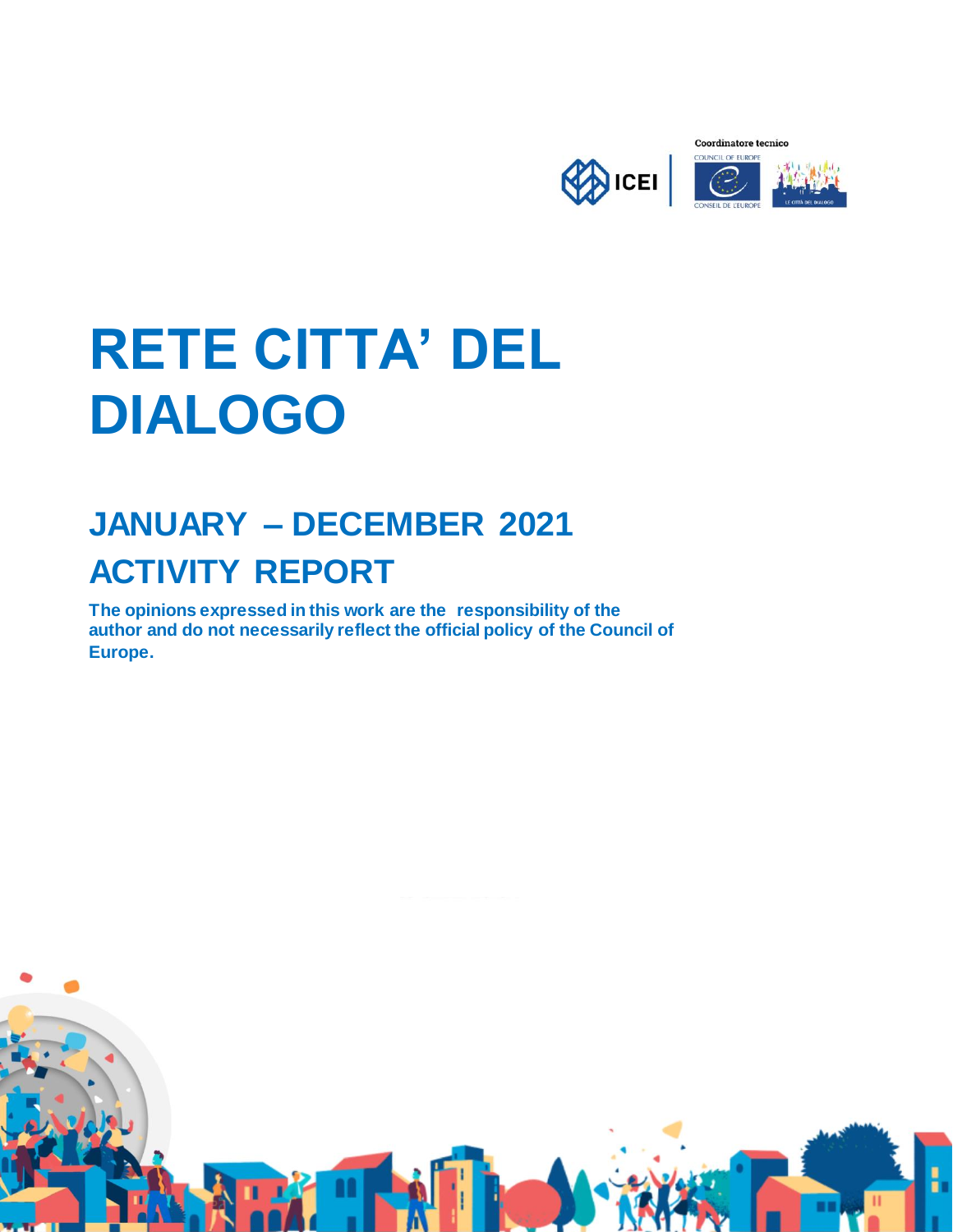# **1. STRATEGIC DEVELOPMENT OF THE NETWORK**

Addressing common challenges based on joint policy solutions and actions is one of the priorities for the network.

We've been **monitoring the development and implementation of the RCD strategic plan 2020-2021**, focusing on what has been achieved so far and what still needs to be. Many objectives we set together with our member cities have been reached, despite the uncertainty and the variability of priorities and actions due to the pandemic period.

On May 4th we held our **Coordination Meeting online "Perspectives beyond emergency"**, with 7 cities attending: we went through the issues identified in 2019 and we worked on updating the strategic plan accordingly to the new needs and challenges. During the meeting, we focused on the importance of campaigning together and how communication can be a very powerful tool to make the network and its influence grow. The Anti-racist Pact of the Municipality of Turin, one of our main best practices, was presented by Assessore Marco Giusta.

From November 30th to December 1st, 2021, we held the **RCD Annual Coordination Meeting "Intercultural Dialogue beyond emergency"**, finally in presence. It was hosted by the City of Reggio Emilia, and 8 cities attended, for a total of 18 persons. During the two days' event, cities had the opportunity to share challenges, best practices (through presentations and study visits) and priorities, while strengthening potential collaborations and mutual knowledge.

The second day was dedicated to in-depth group works to identify the network priorities for 2022 and start defining the new strategic plan 2022-2023.

Lastly, in the framework of an international working group promoted by the ICC Program, ICEI also contributed to the **elaboration of a questionnaire** aiming at collecting information and analyzing needs from member cities in the field of intercultural competences. The questionnaire (available in English and Italian) supported a process carried out by the ICC Program, involving ICC experts from ICEI, Spain, Portugal, Ukraine and Canada that will develop new training materials and tools on intercultural competences for local authorities. The training program will then be offered to Cities of the ICC network with the following objectives:

 help municipalities and municipal related entities respond to the challenges of increasingly diverse urban settings using an intercultural lens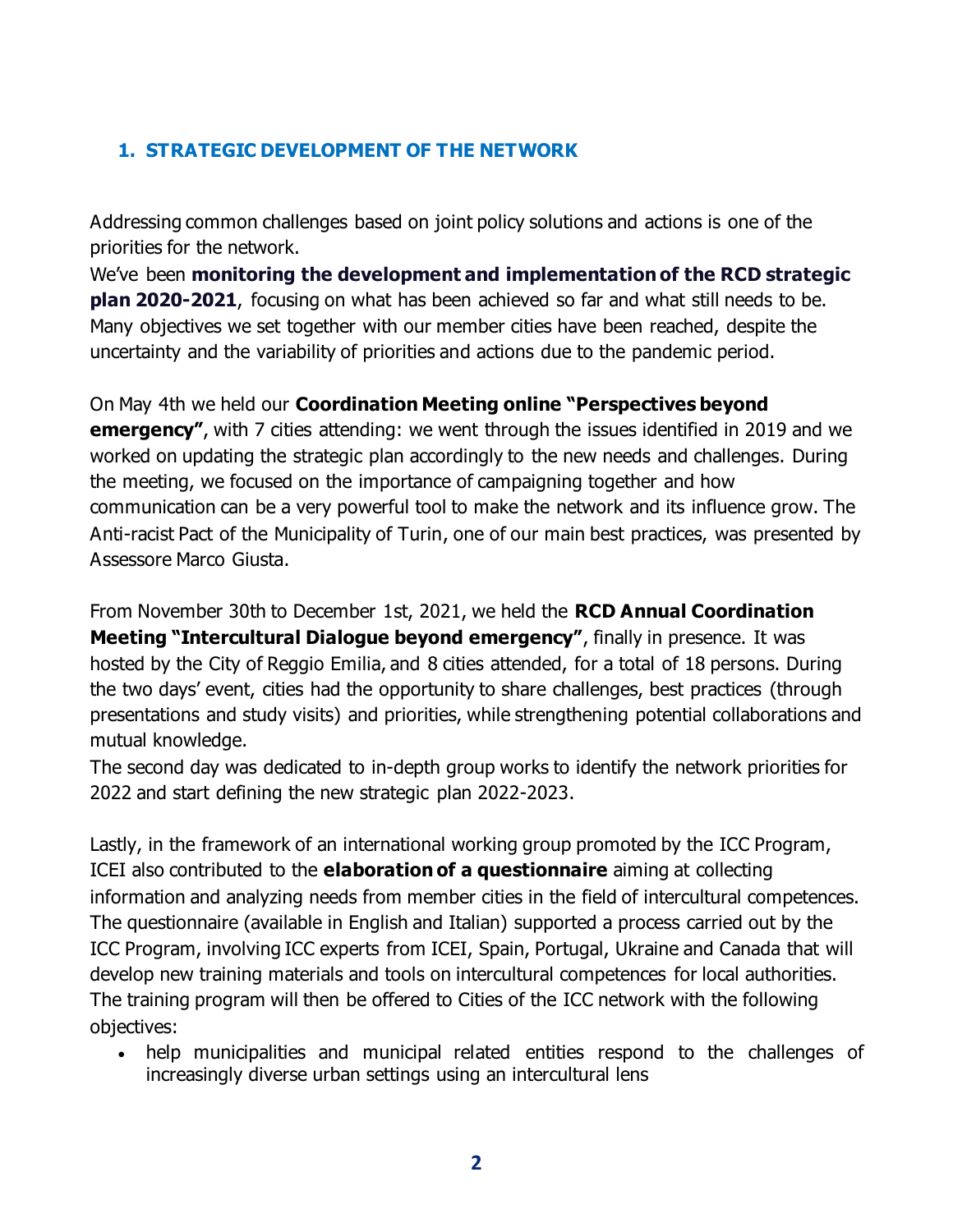- building capacity in terms of individual and organizational competencies, in order to provide better services, foster the diversity advantage and empower citizens to participate in public life
- provide practical applications of intercultural principles for local authorities in the process of designing policies and projects

#### **2. SUPPORT, PARTICIPATION AND DISSEMINATION OF AND GOOD PRACTICES**

Good practices collection and sharing from member cities have been not only our priority but also gave us the opportunity to work even more closely to our member cities and intercultural colleagues in the difficult time of the pandemic, while disseminating intercultural and inclusion messages in this period of social and economic tensions.

Moreover, good practices sharing is a way to optimize efforts and resources, while spreading result driven intercultural models.

# **ICEI collected, analyzed and communicated though RCD communication channels (website and social media) good practices from member cities related to**:

- The International Day for the Elimination of Racial Discrimination (March 21<sup>st</sup>). With the aim of giving visibility to the actions on the topic of anti-discrimination and anti-racism, good practices from the following municipalities have been received and disseminated: Bari, Ravenna, Reggio Emilia, Torino, Pontedera. We gave wide visibility especially to the Antiracism agreement of Torino ("Patto di collaborazione per una Torino antirazzista").
- Initiatives related to intercultural events and activities during the spring-summer period, where some in presence activities finally restarted due to better pandemic conditions:
	- 14th Edition of Festival delle Culture of Ravenna, on the topic "Una storia che parla di noi", dedicated to the theme of identity (2, 3 and 4 July 2021)
	- 3rd Edition of the Summes Schoolin Ravenna, titled "La questione migrante nel contesto pandemico. Flussi, lavoro, integrazione" (30 August – 3 September 2021)
	- 23rd Edition of "Suq Genova", the well-known intercultural festival considered a best practice in Europe (27 August – 5 September 2021).
- Practices and initiatives shared during the RCD National Meeting (from November 30<sup>th</sup> to December 1<sup>st)</sup> and in the occasion of the International Migrants Day, December 18<sup>th</sup>, from the city of Reggio Emilia ("Green Lanterns" Initiative and "DTutti" Project).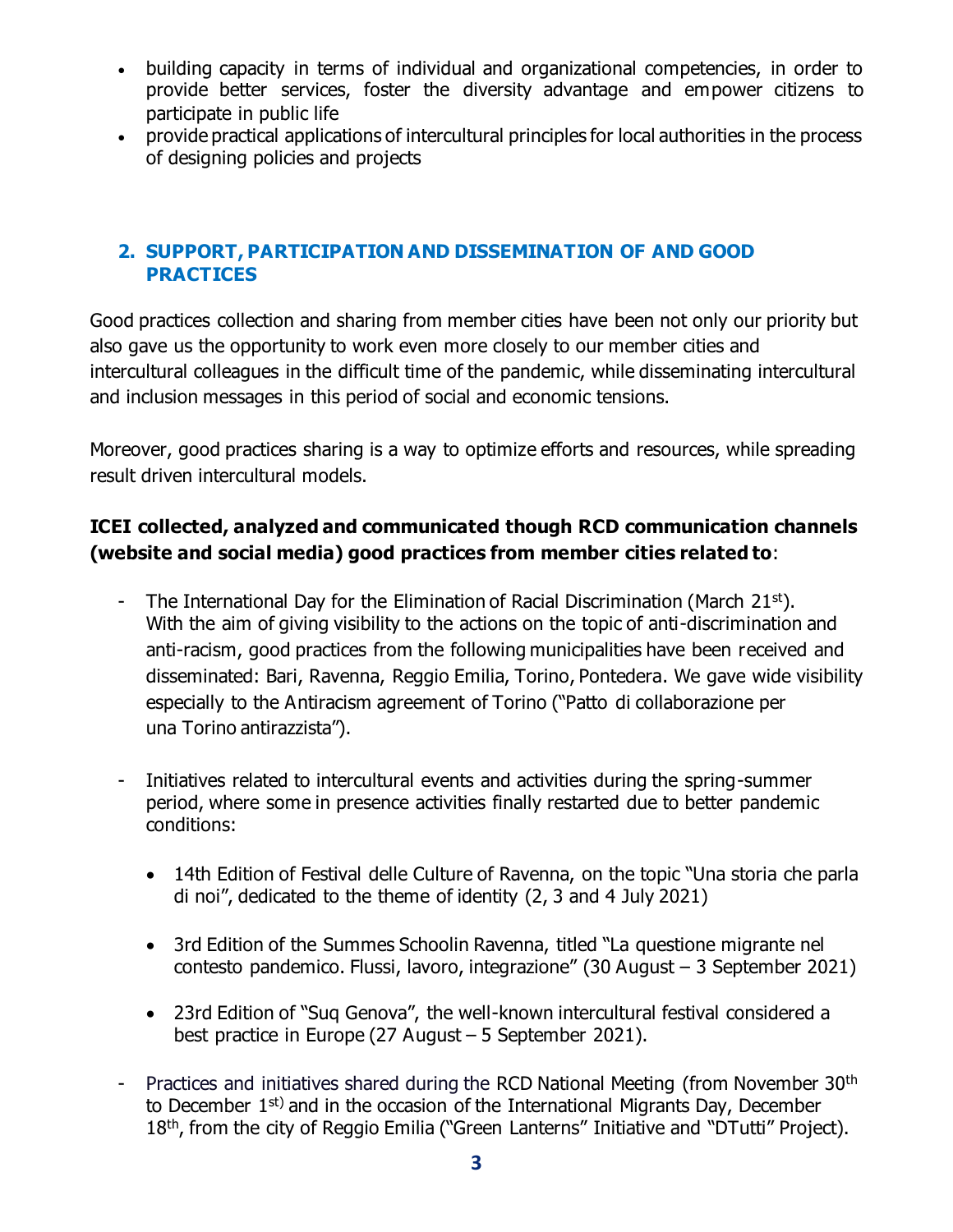# **3. COMMUNICATION AS A KEY DRIVER OF GROWTH**

#### In 2021 we strongly focused on **increasing the reach of our communication,**

**addressing specific targets, and on growing our Facebook followers**, to disseminate and develop awareness on ICC and RCD principles, initiatives, and resources. Moreover, we encouraged continuous multilateral exchanges and dissemination between member cities to share practices, ideas and experiences, to reinforce the "we culture" of the network.

#### **In the first quarter 2021 we launched a wide communication campaign** leveraging intercultural and diversity messages on social media. The goals were increasing the audience following Rete Città del Dialogo, raising awareness around the network and its mission, and sensitising the public about intercultural, diversity and inclusion values.

While developing a specific unique tone of voice (TOV) and layout, and multiple formats, we kept on enhancing our Facebook editorial plan and sharing insight, data and initiatives from the cities.

From January to March, a Sponsor Ads campaign was planned, sponsoring some key posts. With 19 organic posts published, of which 11 sponsored, we managed to have a coverage of 721.928 persons, 27.150 social interactions and add 9.503 net new followers.

**We kept on focusing on a rich and engaging editorial plan and on specific online campaigns**, publishing an average of 5.3 posts per week during the entire year, leveraging the following contents:

- best practices and initiatives from the member cities (e.g., Bari, Pontedera, Ravenna, Reggio Emilia, Torino, Modena, Genova, Ravenna, Fucecchio).
- special local communication campaign developed together with the cities: for example, we realised a unified online campaign for the Week against Racism (March 21-27), promoted by the city of Reggio Emilia and in collaboration with Project ITACA (ITalian Cities Against Discrimination). A common graphic layout and messages were created (hashtags #21marzocontroilrazzismo, #FightRacism, #JoinTogether) and a specific communication toolkit was shared within the Italian network, to allow cities to participate.
- Joint campaigns promoted by ICC Program
- Intercultural resources, thematic papers, and tools from ICC Program (mainly translated in Italian) and from RCD network.
- 3rd parties' high-quality content from organizations closed to RCD network
- Videos (videos in English were posted with Italian subtitles to reach a wider audience).
- Special projects, as our Intercultural Glossary "*Parolario Interculturale"*, targeting the non-technical audiences.

Our RCD Facebook page counts now **12.720 followers**, and it is characterized by a high level of engagement and participation.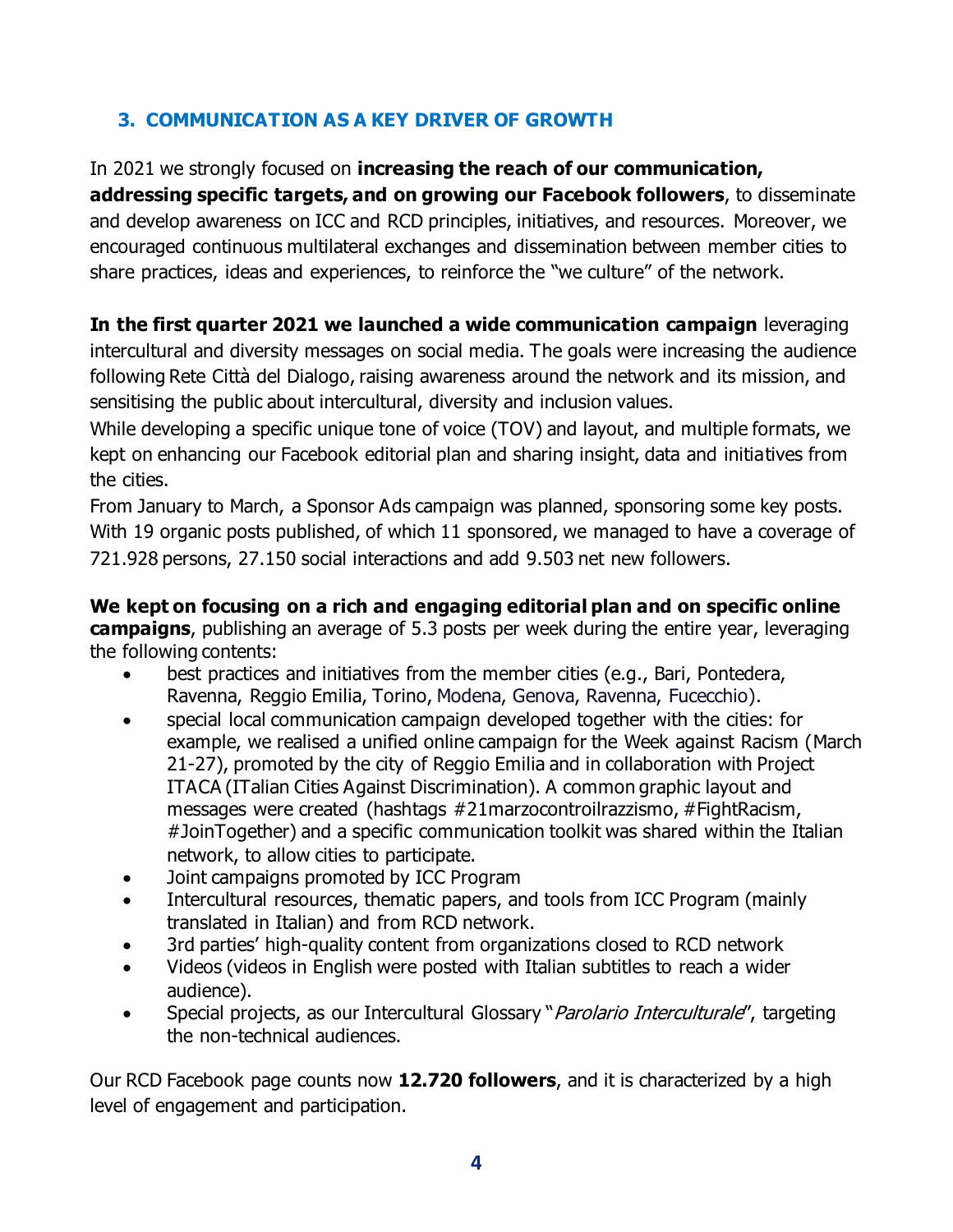In 2021, we published 63 posts (average 5.3 per week), with an annual feed coverage of more than 730.000 persons and a growth of  $+617\%$  y/y.

Moreover, while keeping on updating our brand-new RCD website, **we improved our visitors experience by realizing and refreshing specific web areas**, in particular: 1. Section dedicated to new cities interested in joining the RCD network (How to subscribe); 2. Section presenting all main intercultural resources and tools; 3. Press area, where we collect Press Clips related to RCD and the ICC Program; 4. The RCD Facebook News Feed was embedded in the Home Page of the website to give more visibility to our social media activity.

Regarding **PR and advocacy**, we contacted and interviewed in March - under the umbrella of RCD and Project ITACA (ITalian Cities Against Racism), Triantafillos Loukarelis, the Director of UNAR [\(National Office Against Racial Discrimination of the Italian Government\),](http://www.unar.it/) to go in details of intercultural policies in Italy and the impact of the pandemic.

We promoted and collected 12+ press articles published in 2021 on Italian newspapers (mainly regional and local) and published 20 featured articles on our RCD website, communicated through our RCD newsletter and Facebook page, talking about RCD and ICC programs and cities' initiatives and best practices.

#### **We studied, developed, and launched on 19 November the initiative called**

**"Parolario Interculturale": an online Intercultural Glossary**, where we defined, described and contextualized 20 main intercultural terms targeting non-technical audiences, communicating them through our RCD Facebook page, with text and visual formats. So far, on RCD Facebook we reached 3.850 persons with 9 posts. Beside the social media campaign, including text and graphic posts and a Facebook Album, we are also creating a digital booklet of the Glossary to be promoted on social media and the RCD website. The campaign is planned to end January 2022 and the digital Booklet will be published in February 2022.

#### As **intercultural communication and storytelling are becoming key factors in our**

**strategy**, we promoted and participated to the "Intercultural Academy on alternative narratives and intercultural communication", April 19-21 organized by ICC Program, together with other cities (Olbia and Casalecchio di Reno).

In the last quarter, **we also developed and delivered a specific Intercultural Communication course in Italian** targeting staff of public administrations in charge of cities' communication, public relations, press office and institutional communication. It aimed to provide strategic and operational tools for the creation of a system of public and institutional communication, to promote interculture as a means of equality, diversity, and integration. The specific objectives of the course were: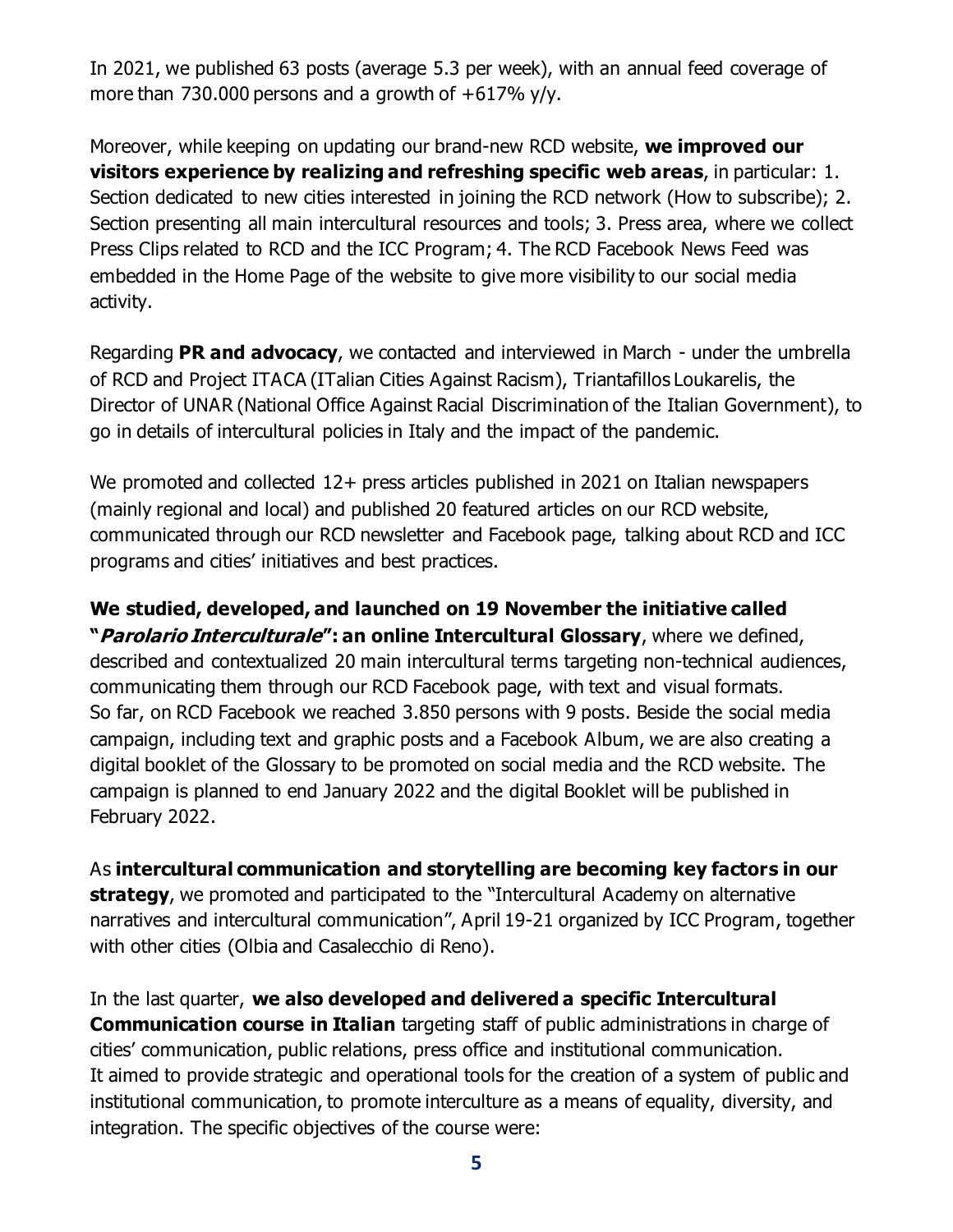- Provide tools for building effective communication strategies
- Help structure a communication ecosystem for intercultural issues
- Offer an overview of the best communication campaigns for interculturalism and anti-discrimination
- Provide a basic knowledge of inclusive language

The course had a duration of 8 hours, divided in 3 modules (online), held on 11, 18 and 25 November 2021. It had a theoretical part, aimed at acquiring medium-high skills to manage a communication strategy, and a practical part, with a workshop in which everyone can put into practice the tools learned and measure them on their own local reality.

16 participants working in communication offices of 8 Italian cities participated: Municipalities of Modena, Novellara, Unione Terre di Castelli, Viareggio, Reggio Emilia, Casalecchio di Reno, Montesilvano, Fucecchio.

# Finally, **we consistently prioritized and transferred relevant communications and initiatives from the ICC Program** to the local network, checking and stimulating participation.

Emails, calls, videoconferences with the cities but also social media and web articles have been key communication channels we used to guarantee relationship building, initiatives' visibility and information sharing. We encouraged and promoted participation to trainings and joint campaigns ("Feel Diversity", "World Refugee Day", "International Migrants Day"), leveraging also ICC resources (videos and documents) and toolkits, localizing them.

# **4. NEW CITIES JOINING THE NETWORK AND OTHERS IN PIPELINE**

With the objective of developing the RCD network in Italy, we kept on promoting RCD and ICC Programs though different channels and strategies: website, social media, direct contact, and word of mouth, while connecting with interested cities.

We are glad to communicate that **Montesilvano, located in Umbria region, joined the network** in November 2021.

Other cities have shown a great interest and we are in advanced stages of dialogue with regards to their joining the network, in particular the cities of Bolzano, Bollate and Zagarolo.

# **5. NETWORKING AND COOPERATION WITH NATIONAL STAKEHOLDERS**

Networking and cooperation have been promoted with national stakeholders to increase RCD impact, influence, and results.

The collaboration with partners creates synergies and opportunities in various areas: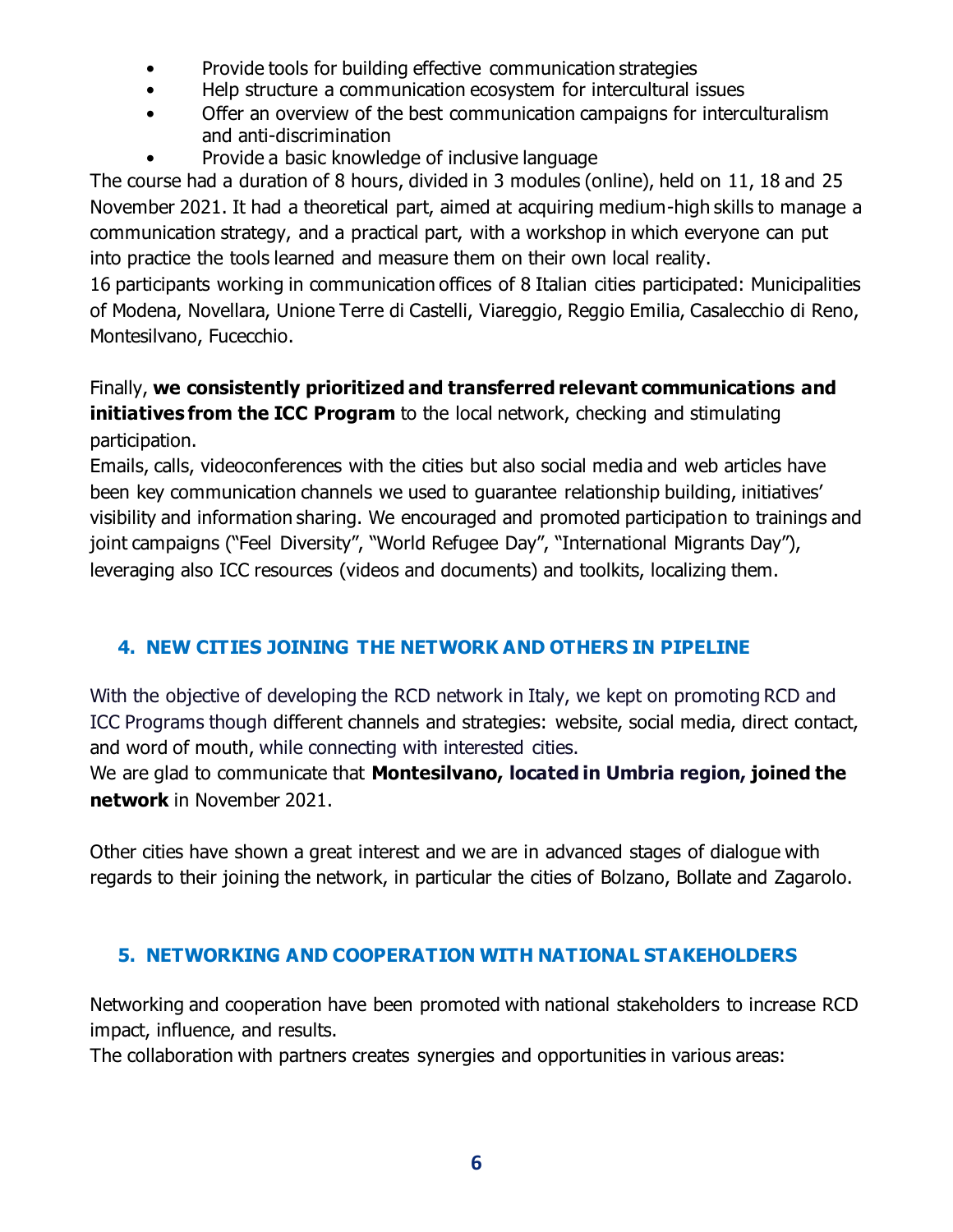**UNAR – National Office Against Racial Discrimination of the Italian Government**, is directly involved in the project ITACA (Italian Cities Against Discrimination), led by ICEI in cooperation with 7 Cities of the Italian ICC network.

As RCD and Project ITACA, we interviewed UNAR Director Triantafillos Loukarelis on antiracism scenarios in Italy and related initiatives during the Week against Racism (March 21-27), spreading the content and the important messages on our social media channels and on the RCD website.

Moreover, in the framework of the RCD and Project ITACA, ICEI participates in the process promoted by UNAR – National Office Against Racial Discrimination of the Italian Government (associate to the project ITACA) aiming at developing the "**National Plan against racism, xenophobia and intolerance 2021-2025**". A first meeting was held June 22 (online).

Following this meeting, ICEI and the City of Reggio Emilia discussed and planned the following actions:

- Share information and involve the Italian ICC Cities in the process promoted by UNAR to increase the participation of local authorities in the elaboration of the Plan.
- **Propose the RCD as a key-stakeholder to support Cities in the adaptation of the** national Plan into local Plans.

ICEI, with the City of Reggio Emilia, will follow up the process promoted by UNAR (next steps planned in 2022).

 A new collaboration was built with **ASGI – Association for Juridical Studies on Immigration,** in order to provide juridical competences in the field of migrants' integration to support local policies and programmes, directly cooperating with ICEI and the RCD in the framework of the project ITACA, and with the **CNR - Consiglio Nazionale delle Ricerche** who is conducting a test on systemic "intercultural" design of public services.

# **6. SUSTAINABILITY AND SYNERGIES TO STRENGTHEN THE NETWORK**

**The project "ITACA – Italian Cities Against discrimination" funded by the RIGHTS, EQUALITY AND CITIZENSHIP PROGRAMME (REC) of the European Commission** started its activities with the goal of promoting non-discriminating policies and practices in 7 cities of the Italian ICC Network (Reggio Emilia, Modena, Novellara, Olbia, Viareggio, Fucecchio, Casalecchio di Reno), improving the skills of the staff of municipalities and engaging civil society to raise awareness on this topic.

This initiative supports the sustainability of the Italian Network by strengthening the role of members Cities in implementing non-discrimination legislation, policies and practices, and by promoting public-private cooperation in order to increase rights-awareness among citizens.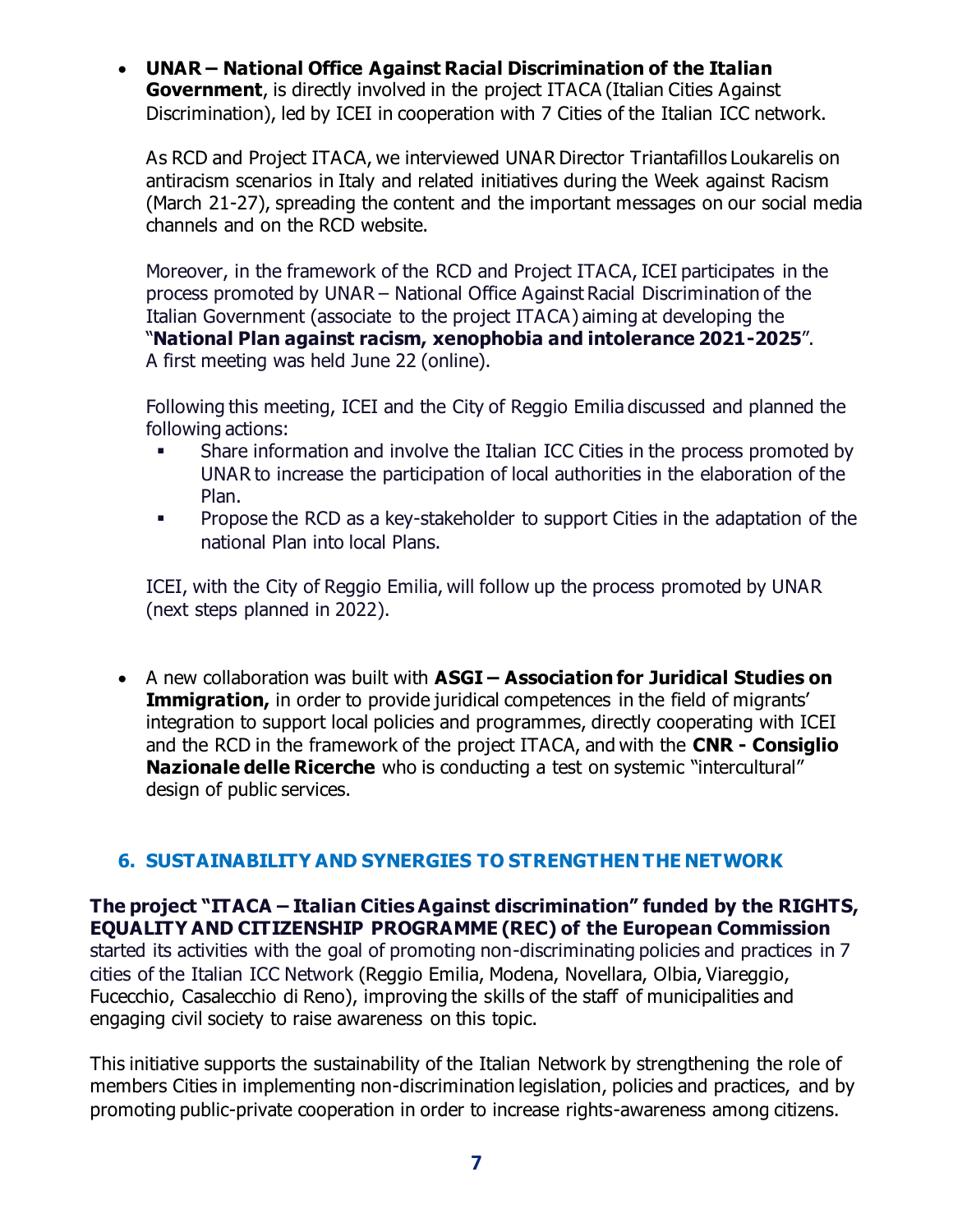In the framework of Project ITACA, we developed an **analysis and mapping of the antidiscrimination practices of 7 cities** of the Italian ICC Network (Reggio Emilia, Modena, Novellara, Olbia, Viareggio, Fucecchio, Casalecchio di Reno).

The document has been presented to the Cities to share the key-findings and stimulate the discussion among staff from municipalities, with the support of ASGI – Association for Juridical Studies on Immigration. The final version of the analyses will be published in the coming weeks.

Moreover, ITACA started the **elaboration of the training modules** that will be provided to the 7 Cities. An in-presence meeting will be held in Modena in September to share a first proposal of training contents and collect feed-back from Cities.

Training sessions are expected to start in November 2021 under the coordination of ICEI and with the involvement of project partners, associates, and external experts.

ICEI, in its capacity of Coordinator of the Italian ICC Network, submitted a new proposal to the **Call for Proposal "Networks of Towns" of the CERV Programme** (Citizens, Equality, Rights and Values) of the European Commission. The proposal was developed in partnership with several ICC networks and cities and with the ICC Program as associate. In particular, **the project "NET-IDEA "Network of European Towns for Interculturalism, Diversity, Equality and Anti-discrimination"** is based on a transnational partnership involving the ICC networks in Italy (ICEI is the lead applicant), Spain, Portugal, Sweden and the Municipalities of Erlangen (Germany) and Lublin (Poland). The objective of the proposal is to reinforce the role of local authorities and their cooperation in the fields of diversity promotion, interculturalism, anti-discrimination and inclusion of

minorities. Moreover, NET-IDEA promotes the cooperation among LAs, CSOs and youth groups to design

and spread new narratives to fight discrimination and racism, thus creating a more inclusive European society.

In November 2021, ICEI and the RCD started a new initiative called "Youth Spaces free of Rumours – Young people against discrimination" (1/11/2021 - 30/04/2022).

The project promotes youth activation and civic protagonism to fight discrimination within youth spaces, establishing environments"free of prejudice".

In particular, the project will support actions of youth protagonism based on the Antirumours" methodology in 8 Italian municipalities members of the Italian network: Milano, Torino, Venezia, Casalecchio di Reno, Novellara, Palermo, Modena, Reggio Emilia, for a total of 18 youth centers involved.

# **7. FACILITATE DIALOGUE BETWEEN NATIONAL AND LOCAL AUTHORITIES**

Thanks to the Intercity grant obtained in 2020 by the cities of Reggio Emilia and Novellara for a **project promoting interreligious dialogue, ANCI (National Association of Italian Municipalities) decided to create a working group within its Migrations' Commission**, which is dedicated to this very important issue. The Working group shall be composed of politicians or technicians from interested Italian municipalities, coordinated by Reggio Emilia, with the following objectives:

- reflect around this important topic

- define a moment of public debate